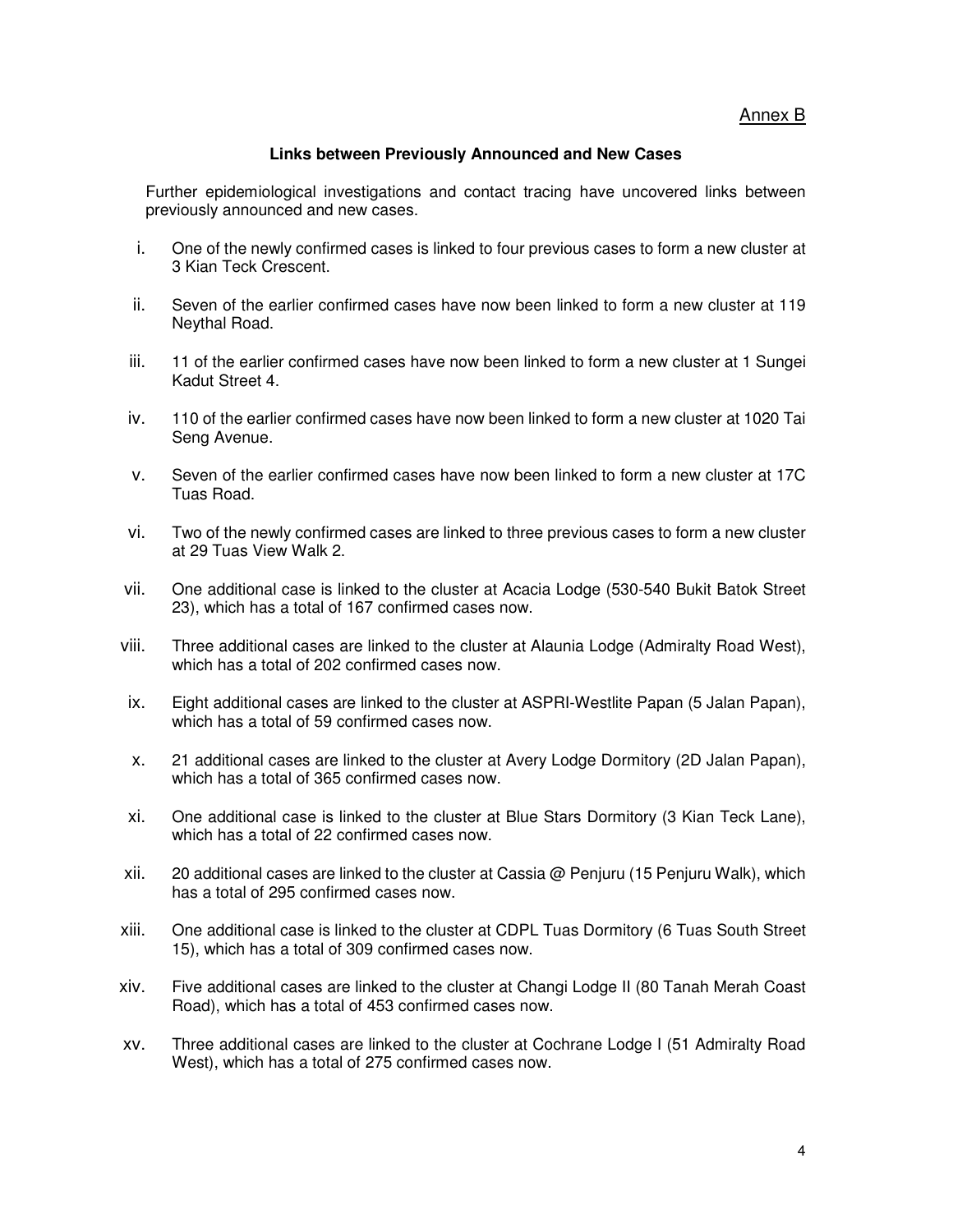- xvi. Two additional cases are linked to the cluster at Cochrane Lodge II (49 Admiralty Road West), which has a total of 375 confirmed cases now.
- xvii. 21 additional cases are linked to the cluster at Homestay Lodge (39 Kaki Bukit Avenue 3), which has a total of 316 confirmed cases now.
- xviii. Three additional cases are linked to the cluster at Hulett Dormitory (20 Senoko Drive), which has a total of 440 confirmed cases now.
- xix. One additional case is linked to the cluster at Joo Koon Lodge (68 Joo Koon Circle), which has a total of 114 confirmed cases now.
- xx. Five additional cases are linked to the cluster at Jurong Apartments (553 Upper Jurong Road), which has a total of 127 confirmed cases now.
- xxi. 25 additional cases are linked to the cluster at Jurong Penjuru Dormitory (58 Penjuru Place), which has a total of 656 confirmed cases now.
- xxii. Two additional cases are linked to the cluster at 85 Kallang Dormitory (85 Kallang Avenue), which has a total of 147 confirmed cases now.
- xxiii. Four additional cases are linked to the cluster at Kian Teck Dormitory (26 Kian Teck Avenue), which has a total of 349 confirmed cases now.
- xxiv. 11 additional cases are linked to the cluster at The Leo dormitory (23 Kaki Bukit Road 3), which has a total of 169 confirmed cases now.
- xxv. 46 additional cases are linked to the cluster at North Coast Lodge (51 North Coast Avenue), which has a total of 438 confirmed cases now.
- xxvi. Seven additional cases are linked to the cluster at PPT Lodge 1A (8 Seletar North Link), which has a total of 316 confirmed cases now.
- xxvii. 13 additional cases are linked to the cluster at S11 Dormitory @ Punggol (2 Seletar North Link), which has a total of 2,562 confirmed cases now.
- xxviii. Three additional cases are linked to the cluster at SCM Tuas Lodge (80 Tuas South Boulevard), which has a total of 167 confirmed cases now.
- xxix. Nine additional cases are linked to the cluster at Seatown Dormitory (69H Tuas South Avenue 1), which has a total of 411 confirmed cases now.
- xxx. Nine additional cases are linked to the cluster at Shaw Lodge (12 Shaw Road), which has a total of 223 confirmed cases now.
- xxxi. Three additional cases are linked to the cluster at SJ Dormitory (180 Woodlands Industrial Park E5), which has a total of 201 confirmed cases now.
- xxxii. 18 additional cases are linked to the cluster at SSKBJV Dormitory (31A Tanah Merah Coast Road), which has a total of 235 confirmed cases now.
- xxxiii. 119 additional cases are linked to the cluster at Sungei Tengah Lodge (500 Old Choa Chu Kang Road), which has a total of 1,439 confirmed cases now.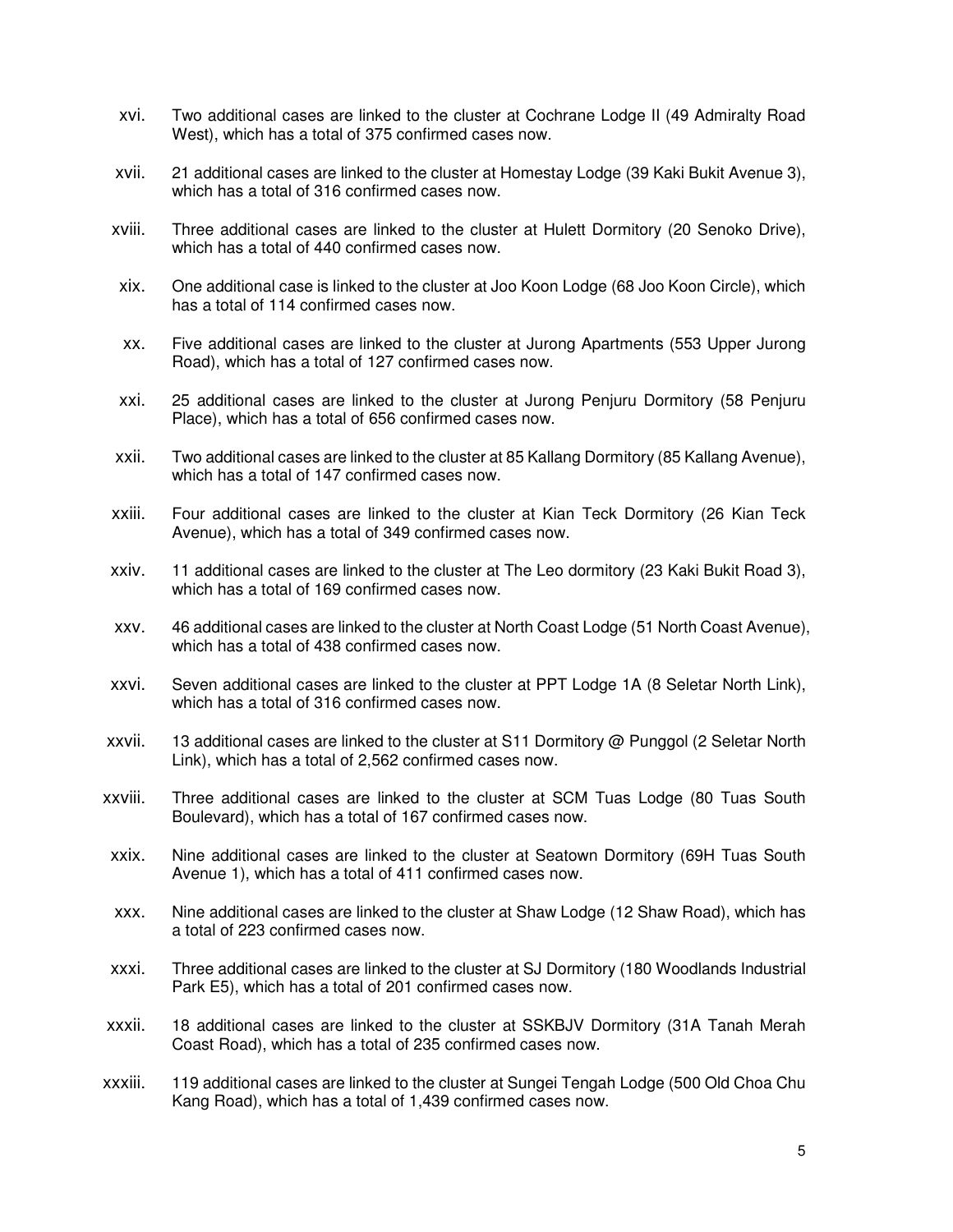- xxxiv. Six additional cases are linked to the cluster at Tampines Dormitory (2 Tampines Place), which has a total of 114 confirmed cases now.
- xxxv. Five additional cases are linked to the cluster at Toh Guan Dormitory (19A Toh Guan Road East), which has a total of 193 confirmed cases now.
- xxxvi. 12 additional cases are linked to the cluster at Tuas South Dormitory (1 Tuas South Street 12), which has a total of 302 confirmed cases now.
- xxxvii. 16 additional cases are linked to the cluster at Tuas View Dormitory (70 Tuas South Avenue 1), which has a total of 1,253 confirmed cases now.
- xxxviii. Three additional cases are linked to the cluster at Westlite Mandai dormitory (34 Mandai Estate), which has a total of 435 confirmed cases now.
- xxxix. Eight additional cases are linked to the cluster at Westlite Toh Guan dormitory (18 Toh Guan Road East), which has a total of 378 confirmed cases now.
	- xl. Two additional cases are linked to the cluster at Westlite Woodlands dormitory (2 Woodlands Sector 2), which has a total of 91 confirmed cases now.
	- xli. One additional case is linked to the cluster at Woodlands Lodge I (50 Woodlands Industrial Park E4), which has a total of 353 confirmed cases now.
	- xlii. Four additional cases are linked to the cluster at Woodlands Lodge II (190 Woodlands Industrial Park E7), which has a total of 237 confirmed cases now.
	- xliii. Four additional cases are linked to the cluster at 20 Benoi Lane, which has a total of 30 confirmed cases now.
	- xliv. Two additional cases are linked to the cluster at 24 Benoi Place, which has a total of 75 confirmed cases now.
	- xlv. Seven additional cases are linked to the cluster at 60 Benoi Road, which has a total of 33 confirmed cases now.
	- xlvi. Six additional cases are linked to the cluster at 11 Defu Lane 1, which has a total of 33 confirmed cases now.
	- xlvii. Two additional cases are linked to the cluster at 9 Defu South Street 1, which has a total of two confirmed cases now.
- xlviii. Four additional cases are linked to the cluster at 21 Defu South Street 1, which has a total of 183 confirmed cases now.
- xlix. Two additional cases are linked to the cluster at 2 Fan Yoong Road, which has a total of 79 confirmed cases now.
	- l. Two additional cases are linked to the cluster at 16 Fan Yoong Road, which has a total of 19 confirmed cases now.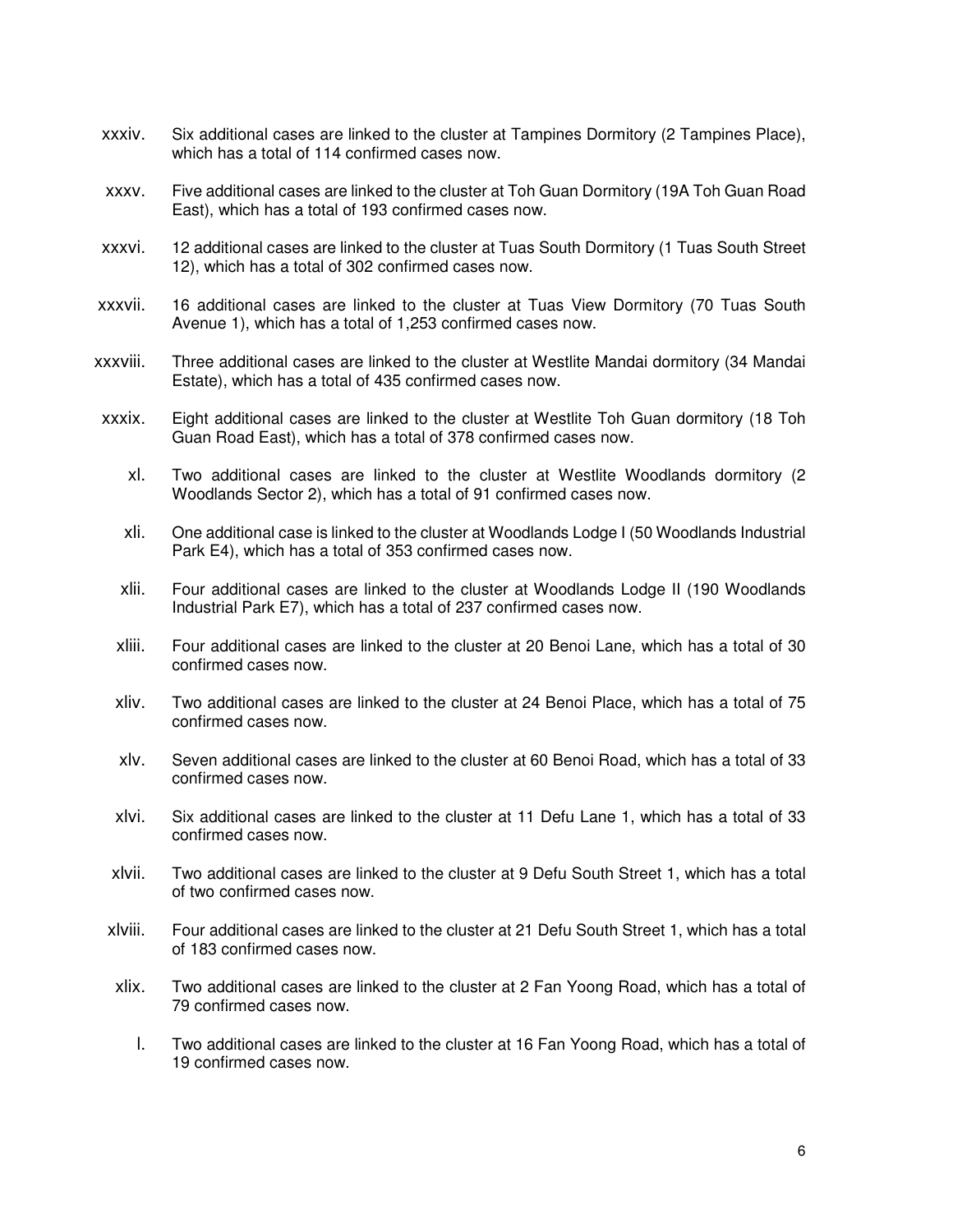- li. One additional case is linked to the cluster at 5 Fourth Chin Bee Road, which has a total of 63 confirmed cases now.
- lii. Five additional cases are linked to the cluster at 10 Gul Drive, which has a total of 154 confirmed cases now.
- liii. Two additional cases are linked to the cluster at 15 Gul Way, which has a total of 28 confirmed cases now.
- liv. One additional case is linked to the cluster at 23 Kaki Bukit Road 6, which has a total of 49 confirmed cases now.
- lv. Five additional cases are linked to the cluster at 36 & 38 Kian Teck Drive, which has a total of 71 confirmed cases now.
- lvi. Three additional cases are linked to the cluster at 45 Kian Teck Drive, which has a total of 20 confirmed cases now.
- lvii. One additional case is linked to the cluster at 46 Tech Park Crescent, which has a total of four confirmed cases now.
- lviii. 29 additional cases are linked to the cluster at 2 Pioneer Sector Walk, which has a total of 92 confirmed cases now.
- lix. Two additional cases are linked to the cluster at 47 Senoko Drive, which has a total of 33 confirmed cases now.
- lx. One additional case is linked to the cluster at 61 Senoko Drive, which has a total of 89 confirmed cases now.
- lxi. 10 additional cases are linked to the cluster at 63 Senoko Drive, which has a total of 48 confirmed cases now.
- lxii. Two additional cases are linked to the cluster at 13 Senoko Way, which has a total of 143 confirmed cases now.
- lxiii. Five additional cases are linked to the cluster at 33 Senoko Way, which has a total of 93 confirmed cases now.
- lxiv. 27 additional cases are linked to the cluster at 10 Shaw Road, which has a total of 239 confirmed cases now.
- lxv. 14 additional cases are linked to the cluster at 17 Shaw Road, which has a total of 109 confirmed cases now.
- lxvi. Two additional cases are linked to the cluster at 17 Soon Lee Road, which has a total of 18 confirmed cases now.
- lxvii. Eight additional cases are linked to the cluster at 8 Sungei Kadut Avenue, which has a total of 167 confirmed cases now.
- lxviii. One additional case is linked to the cluster at 20 Sungei Kadut Avenue, which has a total of 42 confirmed cases now.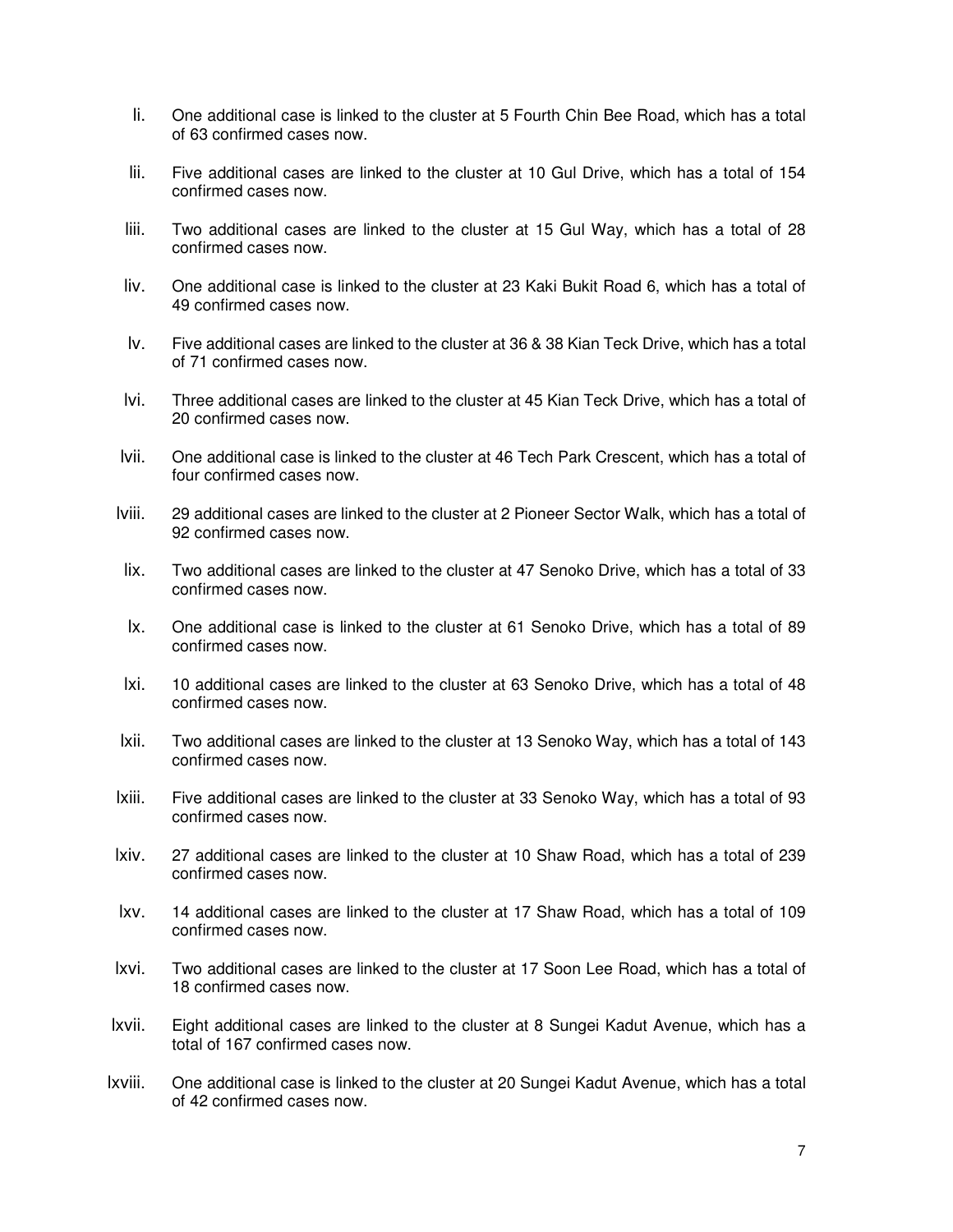- lxix. One additional case is linked to the cluster at 8 Sungei Kadut Loop, which has a total of 17 confirmed cases now.
- lxx. 18 additional cases are linked to the cluster at 53 Sungei Kadut Loop, which has a total of 54 confirmed cases now.
- lxxi. One additional case is linked to the cluster at 17 Sungei Kadut Street 4, which has a total of 124 confirmed cases now.
- lxxii. Two additional cases are linked to the cluster at 10 Tagore Drive, which has a total of 40 confirmed cases now.
- lxxiii. One additional case is linked to the cluster at 9 Tech Park Crescent, which has a total of 33 confirmed cases now.
- lxxiv. One additional case is linked to the cluster at 11 Tech Park Crescent, which has a total of 145 confirmed cases now.
- lxxv. Six additional cases are linked to the cluster at 80 Tuas Avenue 1, which has a total of 74 confirmed cases now.
- lxxvi. Six additional cases are linked to the cluster at 6 Tuas Basin Link, which has a total of 36 confirmed cases now.
- lxxvii. Three additional cases are linked to the cluster at 69 Tuas South Avenue 1, which has a total of 58 confirmed cases now.
- lxxviii. One additional case is linked to the cluster at 2 Tuas South Street 2, which has a total of 85 confirmed cases now.
- lxxix. One additional case is linked to the cluster at 81 Tuas South Street 5, which has a total of 45 confirmed cases now.
- lxxx. Seven additional cases are linked to the cluster at 3 Tuas View Circuit, which has a total of 64 confirmed cases now.
- lxxxi. One additional case is linked to the cluster at 15 Tuas View Square, which has a total of 83 confirmed cases now.
- lxxxii. One additional case is linked to the cluster at 32 Tuas View Square, which has a total of 143 confirmed cases now.
- lxxxiii. 23 additional cases are linked to the cluster at 36 Tuas View Square, which has a total of 71 confirmed cases now.
- lxxxiv. One additional case is linked to the cluster at 40 Tuas View Square, which has a total of 39 confirmed cases now.
- lxxxv. One additional case is linked to the cluster at a construction site at Clementi N2C3, which has a total of 43 confirmed cases now.